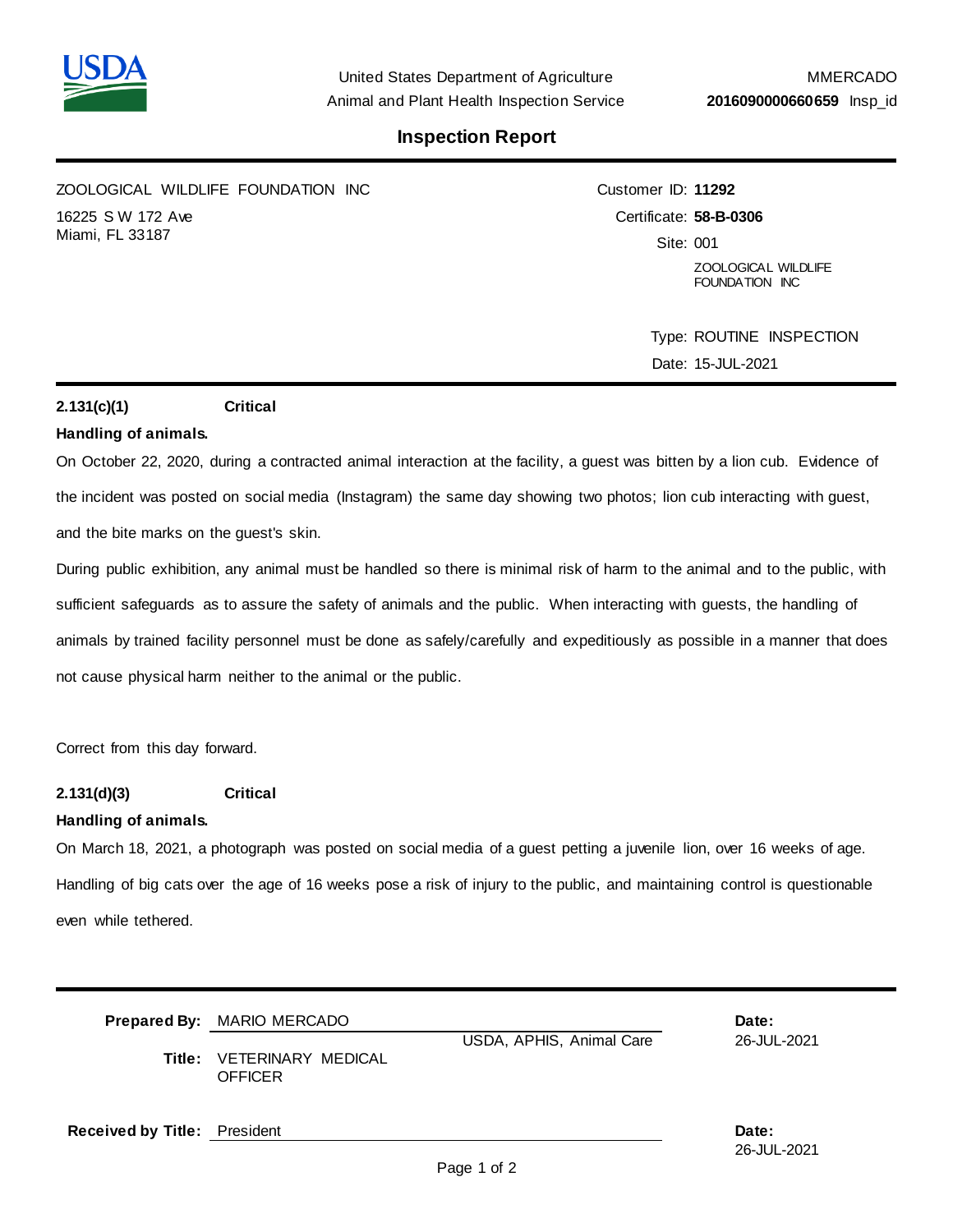

### **Inspection Report**

During public exhibition, dangerous animals such as lions, tigers, wolves, bears, or elephants must be under the direct control and supervision of a knowledgeable and experienced animal handler.

Correct from this day forward.

### **3.81**

#### **Environment enhancement to promote psychological well-being.**

An appropriate plan for environment enhancement adequate to promote the psychological well-being of nonhuman primates was not available for inspection. Additionally, the attending veterinarian was not satisfied with the facility's implementation of the current enrichment program for nonhuman primates. The licensee must develop, document, and follow an appropriate plan for environment enhancement adequate to promote the psychological well-being of nonhuman primates. The plan must be in accordance with the currently accepted professional standards as cited in appropriate professional journals or reference guides, and as directed by the facility's Attending Veterinarian (AV). As required by the Animal Welfare Act, the plan must be developed / updated and available to APHIS inspectors upon request.

Correct by: July 30, 2021

This inspection and exit interview were conducted with two facility representatives.

Additional Inspectors:

KRISTIN NAPOLI, SUPERVISORY ANIMAL CARE SPECIALIST

|                                     | <b>Prepared By: MARIO MERCADO</b><br>Title: VETERINARY MEDICAL<br><b>OFFICER</b> | USDA, APHIS, Animal Care | Date:<br>26-JUL-2021 |  |
|-------------------------------------|----------------------------------------------------------------------------------|--------------------------|----------------------|--|
| <b>Received by Title: President</b> |                                                                                  |                          | Date:<br>26-JUL-2021 |  |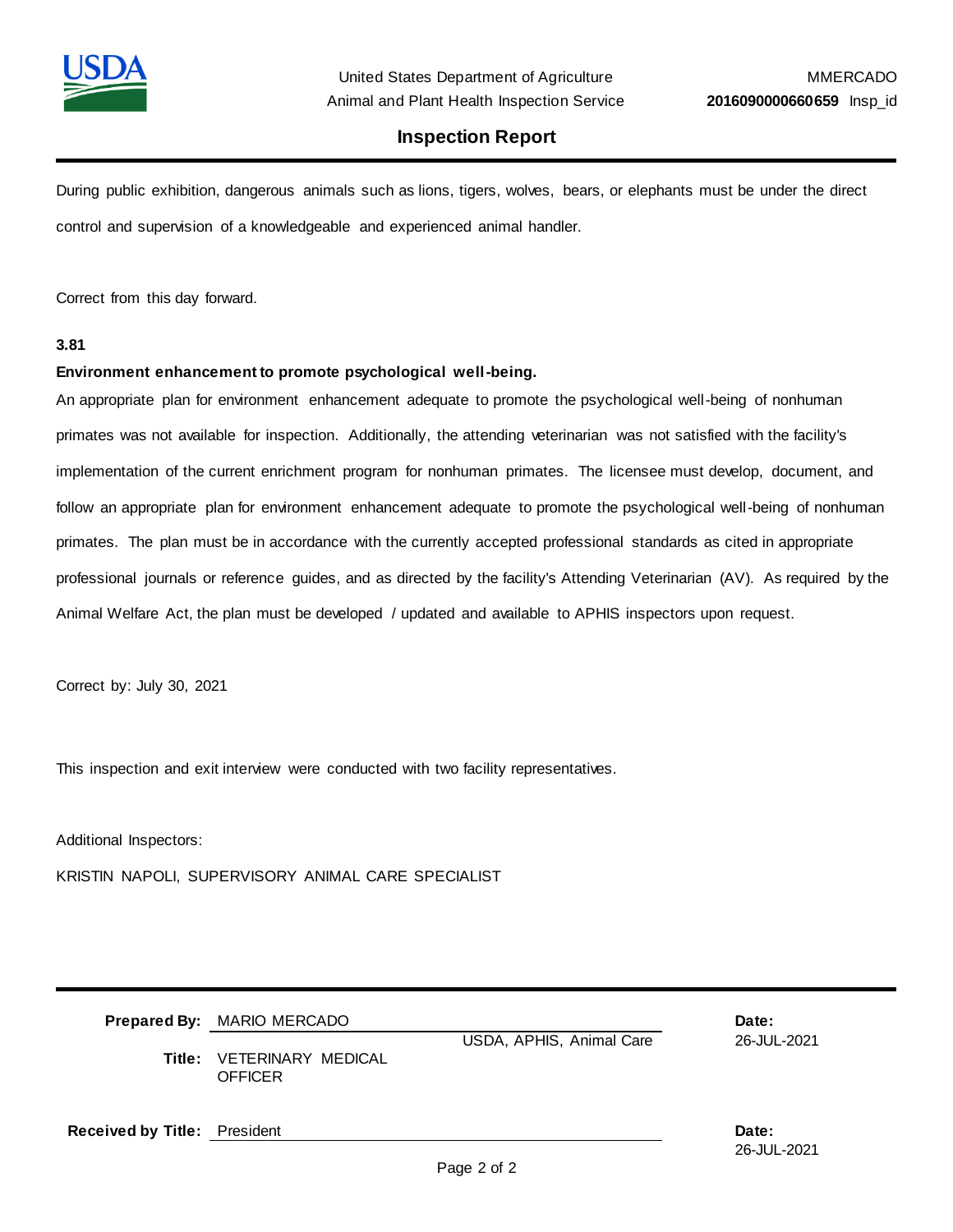

United States Department of Agriculture Customer: 11292

Animal and Plant Health Inspection Service Inspection Date: 15-Jul-2021

# **Species Inspected**

| Cust No | No<br>Cert | Site | Site<br>Name                                           | Inspection  |
|---------|------------|------|--------------------------------------------------------|-------------|
| 11292   | 58-B-0306  | 001  | <b>INC</b><br>WILDLIFE FOUNDATION<br><b>ZOOLOGICAL</b> | 15-JUL-2021 |

| Count  | <b>Scientific Name</b>   | <b>Common Name</b>                                         |
|--------|--------------------------|------------------------------------------------------------|
| 000001 | Panthera leo X P. tigris | LION X TIGER HYBRID / LIGER /<br><b>TIGON</b>              |
| 000002 | Cebus albifrons          | <b>BROWN PALE-FRONTED</b><br><b>CAPUCHIN</b>               |
| 000011 | Sapajus appella          | <b>BROWN CAPUCHIN / TUFTED</b><br><b>CAPUCHIN</b>          |
| 000007 | Cebus capucinus          | WHITE-HEADED / WHITE-<br>THROATED CAPUCHIN                 |
| 000005 | Saimiri sciureus         | <b>COMMON SQUIRREL MONKEY</b>                              |
| 000002 | Colobus guereza          | <b>EASTERN BLACK-AND-WHITE</b><br><b>COLOBUS / GUEREZA</b> |
| 000001 | Pan troglodytes          | <b>CHIMPANZEE</b>                                          |
| 000001 | Hylobates lar            | <b>LAR GIBBON</b>                                          |
| 000005 | Panthera onca            | <b>JAGUAR</b>                                              |
| 000011 | Panthera leo             | <b>LION</b>                                                |
| 000002 | Puma concolor            | PUMA / MOUNTAIN LION /<br><b>COUGAR</b>                    |
| 000004 | Panthera tigris          | <b>TIGER</b>                                               |
| 000002 | Panthera pardus          | <b>LEOPARD</b>                                             |
| 000002 | Hystrix cristata         | AFRICAN CRESTED PORCUPINE                                  |
| 000003 | Choloepus didactylus     | LINNAEUS'S TWO-TOED SLOTH                                  |
| 000003 | Tamandua tetradactyla    | SOUTHERN TAMANDUA                                          |
| 000002 | Lophocebus aterrimus     | <b>BLACK MANGABEY</b>                                      |
| 000003 | Aonyx cinereus           | ORIENTAL SMALL-CLAWED<br><b>OTTER</b>                      |
| 000002 | Leptailurus serval       | <b>SERVAL</b>                                              |
| 000001 | Neofelis nebulosa        | <b>CLOUDED LEOPARD</b>                                     |
| 000001 | Bos taurus               | CATTLE / COW / OX / WATUSI                                 |
| 000001 | Osphranter rufus         | <b>RED KANGAROO</b>                                        |
| 000002 | Macaca ochreata          | <b>BOOTED MACAQUE</b>                                      |
| 000001 | Boselaphus tragocamelus  | <b>NILGAI</b>                                              |
| 000002 | Macaca nigra             | SULAWESI CRESTED MACAQUE                                   |
| 000002 | Varecia variegata        | BLACK-AND-WHITE RUFFED<br><b>LEMUR</b>                     |

**Total**